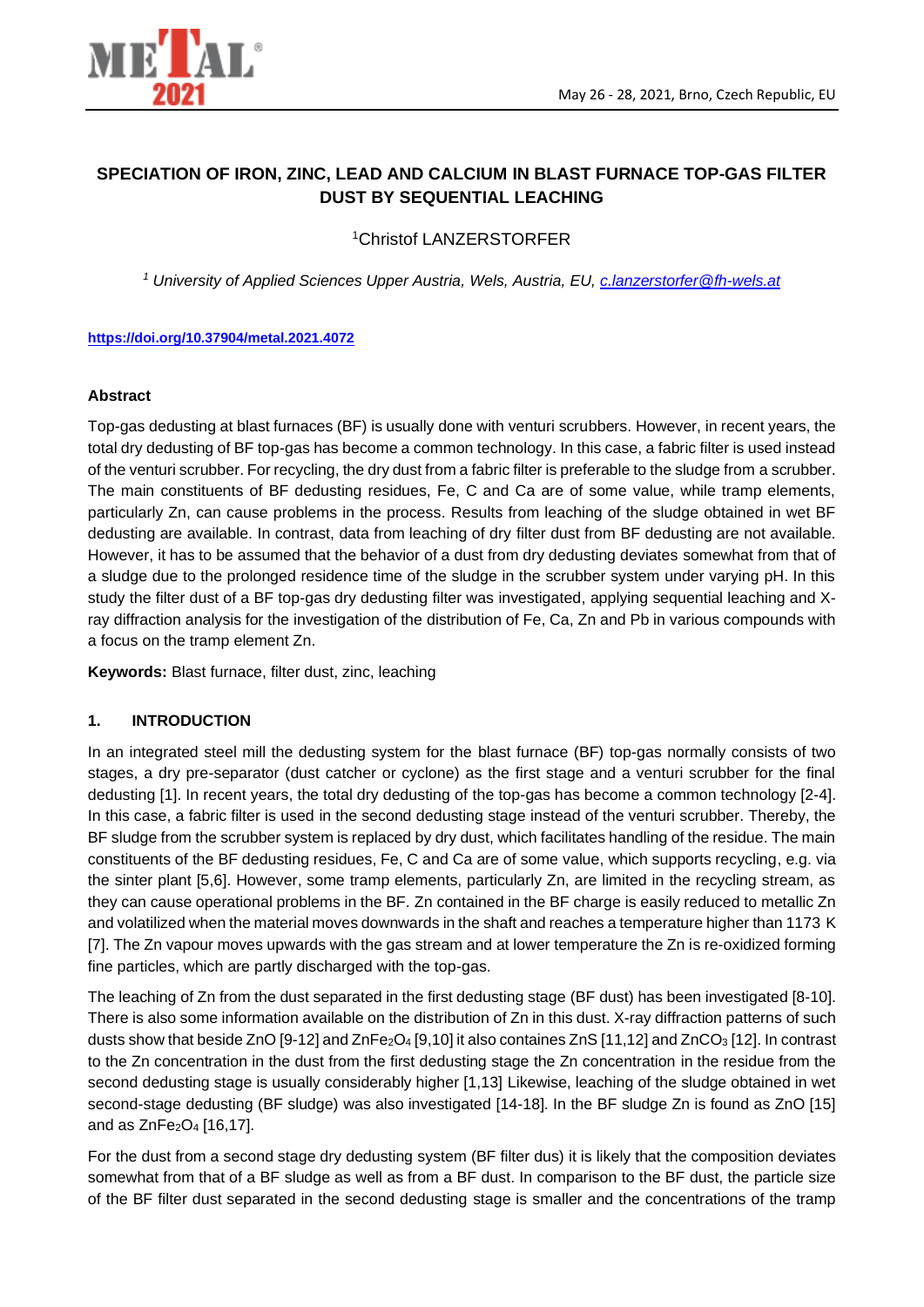

elements are higher. Due to the prolonged residence time of the BF sludge in the scrubber water system under varying pH conditions, the composition may change and therefore be different to the BF filter dust.

In this study the BF filter dust from a second-stage dry dedusting filter for BF top-gas dedusting was investigated for the distribution of Fe, Ca, Zn and Pb in various compounds, with a focus on the tramp element Zn.

## **2. MATERIALS AND METHODS**

The BF filter dust sample was obtained from the dust discharge of the second-stage dedusting filter of an industrial BF top-gas cleaning system. Detailed information on the dust sample has been published previously [19].

The leaching experiment was carried out in a sequence of five steps, the residue being treated from a leaching step in the next step. The leaching process was adapted from a leaching procedure for BOF dust [20]. In the first step, the exchangeable, slightly water-soluble fraction (L1) was extracted. In the subsequent steps, the carbonated fraction (L2), the oxides (L3), the reduced fraction (L4) and the residual fraction (L5) were obtained. Details of the leaching process can be found elsewhere [21]. An ICP-OES system (iCAP 7000 Plus Series) was used to measure the concentrations of Fe, Ca, Zn and Pb in the leachates.

Microscopic images of the BF filter dust were produced with a scanning electron microscope TESCAN, type VEGA LM.

For Zn and Pb the thermodynamic equilibrium composition under BF top-gas conditions (50% N<sub>2</sub>, 25% CO,  $23\%$  CO<sub>2</sub> and 2% H<sub>2</sub>O by volume) was calculated as a function of the temperature using the HSC Chemistry® 5.1 program.

## **3. RESULTS AND DISCUSSIONS**

The concentrations of Fe, Ca, Zn and Pb in the dust were 13.6%, 5.2%, 1.88% and 0.29%, respectively. **Figure 1** shows a microscope image of the BF dust.



**Figure 1** Microscope image of the BF dust

The results of the sequential leaching test are shown in **Figure 2**. Fe was found mainly in the residual fraction (81%) and to a lesser extent in the carbonated fraction. This corresponds to reported qualitative data [16]. In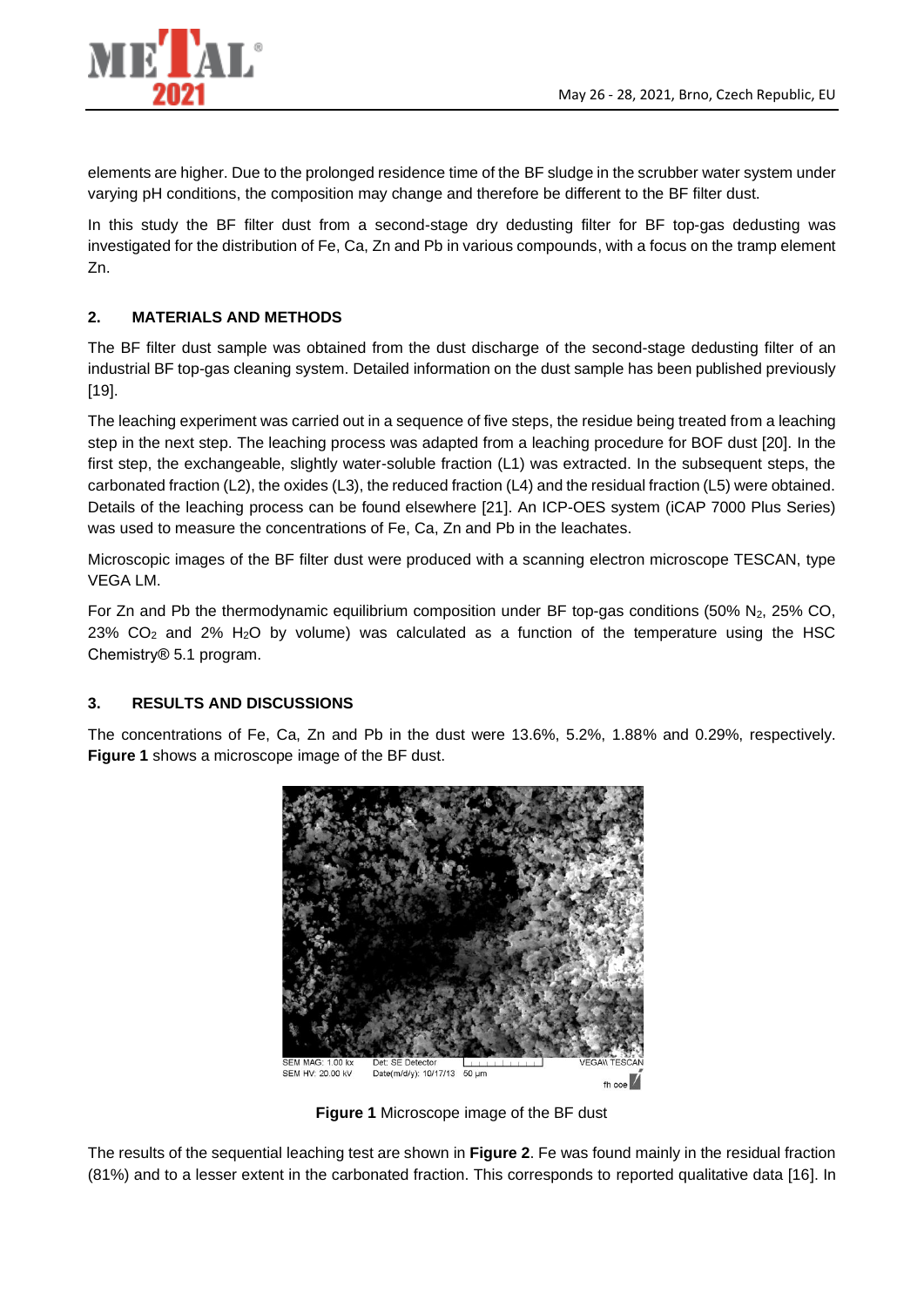

contrast, Ca was found in all fractions L1 to L4 to a noticeable extent with two thirds of the amount in L1 and L2 to approximately similar parts.

Zn was found mainly in the carbonate fraction (60%) and in the oxide fraction (27%), while a lower amount of Zn was found in the reduced fraction (11%). The amount in the residual fraction was 3%, indicating that the amount of  $\text{ZnFe}_2\text{O}_4$  in the dust was small. The distribution of  $\text{Zn}$  in the BF filter dust is therefore more similar to that in the BF dust [9-12] than to the distribution in BF sludge [15-17].



**Figure 2** Fe, Ca, Pb and Zn in various fractions

The results of the thermodynamic equilibrium calculations for the distribution of Zn as a function of the temperature are shown in **Figure 3**.



**Figure 3** Distribution of Zn at thermodynamic equilibrium

In the high temperature zone of the BF, most Zn is present as metallic Zn(g) while some ZnS also exists. Solid ZnO and ZnFe<sub>2</sub>O<sub>4</sub> are formed when the gas temperature decreases. Below 600 $^{\circ}$ C the ZnO concentration decreases because of the formation of  $\text{ZnFe}_2\text{O}_4$ . The comparatively small amount of  $\text{ZnFe}_2\text{O}_4$  found in the leaching experiments might be due to the fact that reaction rates in solid reactions are low. When the dust and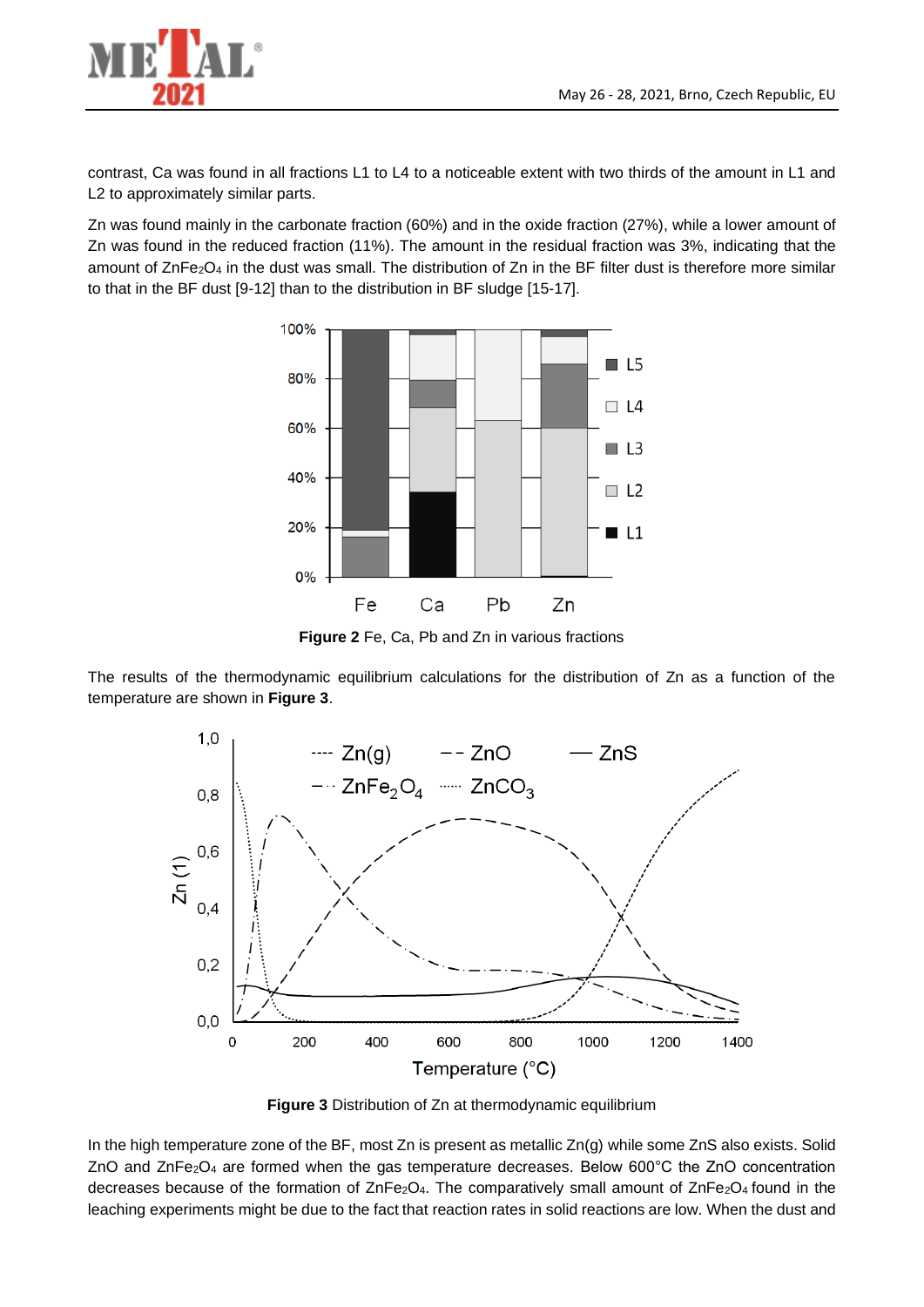

the ZnO particles are separated by the fabric filter, a filter cake is formed on the filter cloth and the top-gas containing CO<sup>2</sup> passes through this filter cake for some time before the filter cake is removed in the pulse-jet cleaning cycle. During this period of time the reaction of ZnO with CO<sub>2</sub> to ZnCO<sub>3</sub> might occur.

Pb was found only in the carbonate fraction (63%) and in the reduced fraction. This finding agrees well with the results of the equilibrium calculations shown in **Figure 4.** At a temperature above 1000°C, gaseous Pb(g) and PbS(g) exist parallel to PbO, while below these temperatures the stable form is PbO. At temperatures below 400°C the equilibrium gradually shifts to PbS. Below 200°C PbCO<sub>3</sub> is also formed. In the fabric filter the formation of PbCO<sub>3</sub> can take place in a similar way, as explained previously for  $ZnCO<sub>3</sub>$ .



**Figure 4** Distribution of Pb at thermodynamic equilibrium

## **4. CONCLUSIONS**

In the BF filter dust from second-stage BF dedusting Fe was found mainly in the residual fraction and Ca was found mainly in the exchangeable fraction and the carbonated fraction to approximately similar parts. The tramp element Zn is mainly present in the carbonate fraction, in the oxidic fraction and in the reduced fraction. In contrast, Pb is present in the carbonate fraction and in the reduced fraction. The deviations between the measurement results and the results of the thermodynamic equilibrium calculations can be explained by taking into account the conditions in the gas cleaning system. With respect to the distribution of Zn, the BF filter dust obtained in dry second stage dedusting is more similar to the BF dust from first stage dedusting than to the BF sludge obtained in wet second stage dedusting.

## **ACKNOWLEDGEMENTS**

*The study was financially supported by K1-MET. K1-MET is a member of COMET – Competence Centers for Excellent Technologies and is financially supported by the BMVIT (Federal Ministry for Transport, Innovation and Technology), BMWFJ (Federal Ministry of Economy, Family and Youth), the federal states of Upper Austria, Styria and Tyrol, SFG and Tiroler Zukunftsstiftung. COMET is managed by FFG (Austrian research promotion agency). Preparation of scanning electron microscope images by M. Gillich, laboratory work by K.F. Dale and proofreading by P. Orgill is gratefully acknowledged.*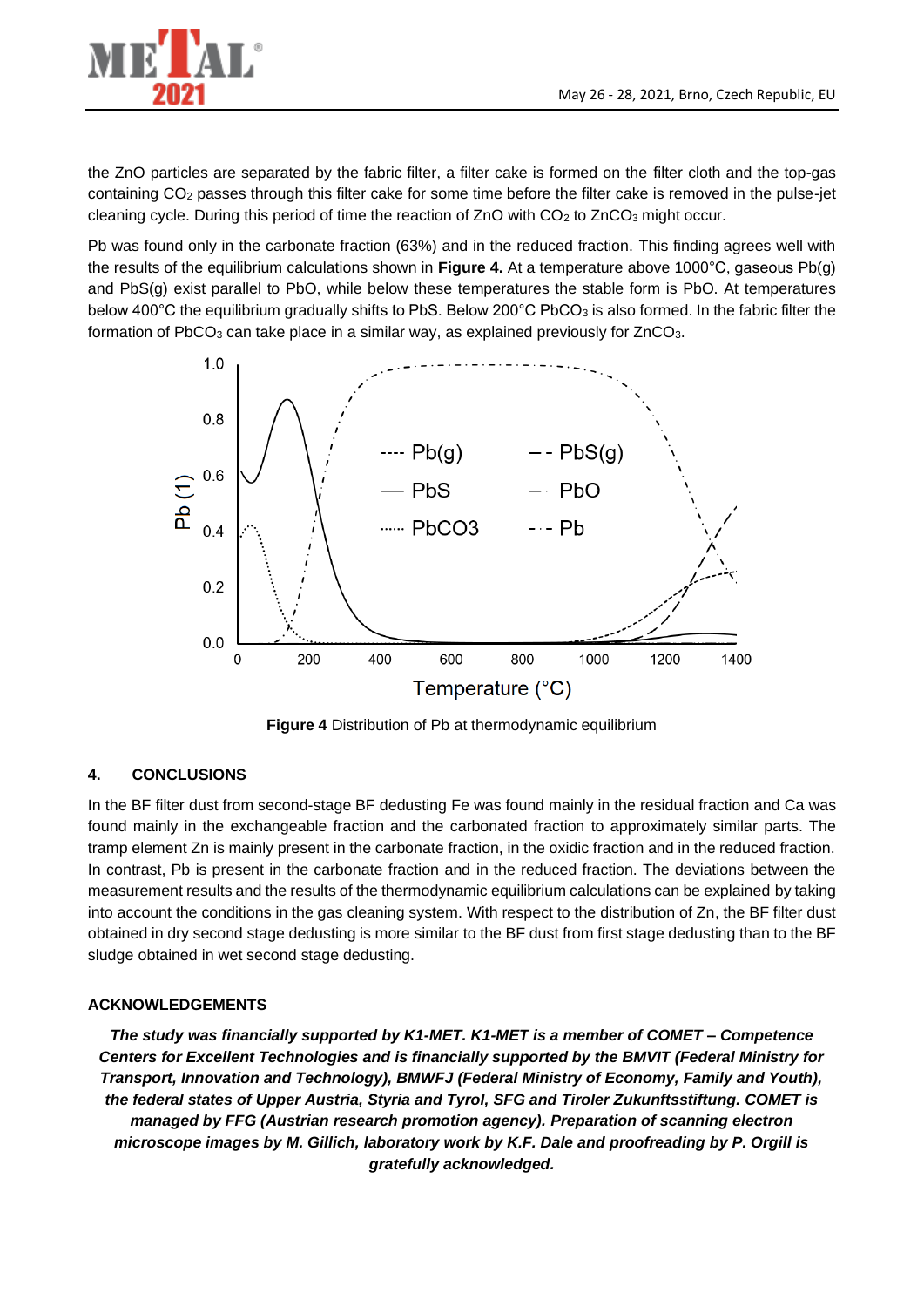

#### **REFERENCES**

- [1] REMUS, R., AGUADO-MONSONET, M.A., ROUDIER, S., SANCHO, L.D. Best Available Techniques (BAT) Reference Document for Iron and Steel Production, Industrial Emissions Directive 2010/75/EU, Integrated Pollution Prevention and Control. Luxembourg: Publications Office of the European Union, 2013.
- [2] ZHANG, F.-M. Study on Dry Type Bag Filter Cleaning Technology of BF Gas at Large Blast Furnace. In: *Proceedings of the 5th International Congress on the Science and Technology of Ironmaking (ICSTI'09).* Shanghai: The Chinese Society for Metals, 2009, pp. 608–612.
- [3] LANZERSTORFER, C., XU, Q. Neue Entwicklungen zur Gichtgasreinigung von Hochöfen: ein Überblick. *Bergund Hüttenmännische Monatshefte.* [online]. 2014, vol. 159, no. 3, pp. 91-98. Available from: [https://doi.org/10.1007/s00501-013-0145-9.](https://doi.org/10.1007/s00501-013-0145-9)
- [4] KLUGSBERGER, A. Advanced top-gas cleaning for blast furnaces cleaner and cheaper dust capture. *Metals Magazine.* 2012, vol. 7, no. 1, pp. 28–30.
- [5] YEHIA, A., EL-RAHIEM, F.H. Recovery and utilization of iron and carbon values from blast furnace flue dust. *Mineral Processing and Extractive Metallurgy*. [online]. 2005, vol. 114, no. 4, pp. 207-211. Available from: [https://doi.org/10.1179/037195505X28519.](https://doi.org/10.1179/037195505X28519)
- [6] LANZERSTORFER, C., BAMBERGER-STRASSMAYR, B., PILZ, K. Recycling of blast furnace dust in the iron ore sinter process: investigation of coke breeze substitution and the influence on off-gas emissions. *ISIJ Internation*al. [online]. 2015, vol. 55, no. 4, pp. 758-764. Available from: [https://doi.org/10.2355/isijinternational.55.758.](https://doi.org/10.2355/isijinternational.55.758)
- [7] ESEZOBOR, D.E., S. BALOGUN, S.A. Zinc accumulation during recycling of iron oxide wastes in the blast furnace. *Ironmaking and Steelmaking*. [online]. 2006, vol. 33, no. 5, pp. 419-425. Available from: [https://doi.org/10.1179/174328106X114020.](https://doi.org/10.1179/174328106X114020)
- [8] ZEYDABADI, B.A., MOWLA, D., SHARIAT, M.H., KALAJYHI, J.F. Zinc recovery from blast furnace flue dust. *Hydrometallurgy*. 1997, vol. 47, no. 1, pp. 113-125.
- [9] ZHANG, D., ZHANG, X., YANG, T., RAO, S., HU, W., LIU, W., CHEN, L. Selective leaching of zinc from blast furnace dust with mono-ligand and mixed-ligand complex leaching systems. *Hydrometallurgy*. [online]. 2017, vol. 169, pp. 219–228. Available from: [https://doi.org/10.1016/j.hydromet.2017.02.003.](https://doi.org/10.1016/j.hydromet.2017.02.003)
- [10] MA, A., ZHENG, X., ZHANG, L., PENG, J., LI, Z., LI, S., LI, S. Clean recycling of zinc from blast furnace dust with ammonium acetate as complexing agents, *Separation Science and Technology*. [online]. 2018, vol. 53, no. 9, pp. 1327-1341. Available from: [https://doi.org/10.1080/01496395.2018.1444057.](https://doi.org/10.1080/01496395.2018.1444057)
- [11] SELIVANOV, E.N., TYUSHNYAKOV, S.N., PANKRATOV, A.A. Forma of zinc occurrence in blast-furnace dust. *Metallurgist*. [online]. 2018, vol. 62, no. 3–4, pp. 225-230. Available from[: https://doi.org/10.1007/s11015-018-](https://doi.org/10.1007/s11015-018-0649-3) [0649-3](https://doi.org/10.1007/s11015-018-0649-3)
- [12] SALEH, H.I., HASSAN, K.M. Extraction of zinc from blast-furnace dust using ammonium sulfate. *Journal of Chemical Technology and Biotechnology*. [online]. 2004, vol. 79, no. 4, pp. 397–402. Available from: [https://doi.org/10.1002/jctb.996.](https://doi.org/10.1002/jctb.996)
- [13] ANDERSSON, A., GULLBERG, A., KULLERSTEDT, A., SANDBERG, E., ANDERSSON, M., AHMED, H., SUNDQVIST-ÖKVIST, L., BJÖRKMAN, B. A Holistic and Experimentally-Based View on Recycling of Off-Gas Dust within the Integrated Steel Plant. *Metals.* [online]. 2018, vol. 8, no. 10, 760. Available from: [https://doi.org/10.3390/met8100760.](https://doi.org/10.3390/met8100760)
- [14] VAN HERCK, P., VANDESACTEELE, C., SWENNEN, R., MORTIER, R. Zinc and Lead Removal from Blast Furnace Sludge with a Hydrometallurgical Process. *Environmental Science and Technology*. [online]. 2000, vol. 34, no. 17, pp. 3802-3808. Available from: [https://doi.org/10.1021/es991033l.](https://doi.org/10.1021/es991033l)
- [15] STEER, J.M., GRIFFITHS, A.J. Investigation of carboxylic acids and non-aqueous solvents for the selective leaching of zinc from blast furnace dust slurry. *Hydrometallurgy*. [online]. 2013, vol.140, pp. 34-41. Available from: [https://doi.org/10.1016/j.hydromet.2013.08.011.](https://doi.org/10.1016/j.hydromet.2013.08.011)
- [16] VEREŠ, J., LOVĂS, M., JAKABSKÝ, Š., ŠEPELĂK, V., HREDZĂK, S. Characterization of blast furnace sludge and removal of zinc by microwave assisted extraction. *Hydrometallurgy*. [online]. 2012, vol. 129-130, pp. 67-73. Available from: [https://doi.org/10.1016/j.hydromet.2012.09.008.](https://doi.org/10.1016/j.hydromet.2012.09.008)